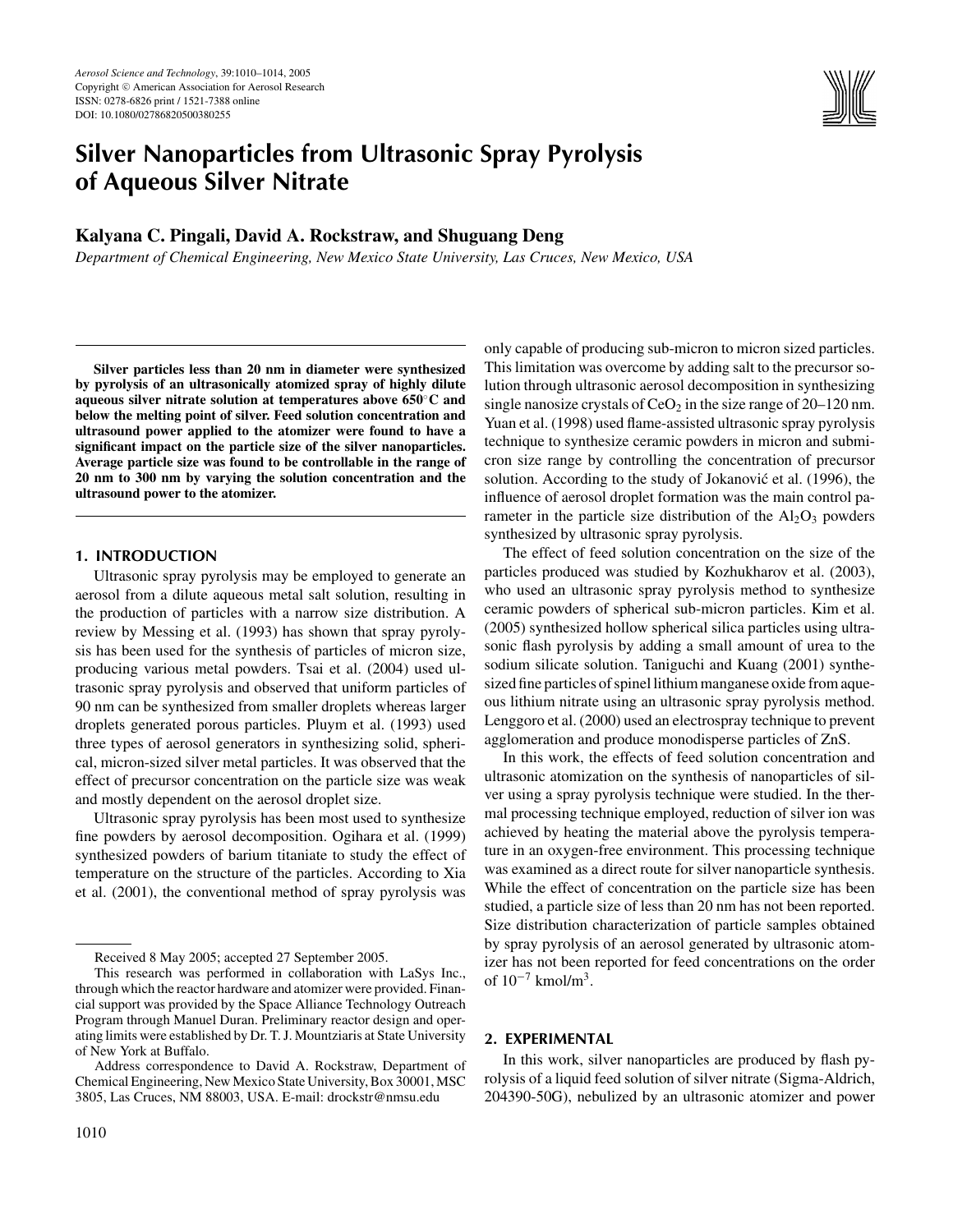supply (SONO•Tek Models 06-05108 and 06-05112, respectively) at a feed rate of 6  $\times$  10<sup>-10</sup> m<sup>3</sup>/s (1  $\times$  10<sup>-4</sup> ml/s). The reaction was carried out in an oxygen-free environment using argon as a carrier gas to avoid oxide formation and to assure reduction to metal occurs in the high temperature reaction zone. Argon is fed at constant flow rate, manually controlled with a valve and rotameter. The operating partial pressure of the gas stream was  $2 \times 10^5$  Pa. Across a frequency range (f) of 20 to 120 kHz, the number mean diameter (d<sub>mn</sub>) varies from 84 to 24  $\mu$ m, while number median diameter  $(d_{\text{md}})$  is in the range of 19 to  $67 \mu m$  for this atomizer. Regression of number mean diameter data obtained from the atomizer user manual resulted in the relationship  $d_{mn} = 1.0 \times 10^3/f^{0.79}$  with a correlation coefficient of 0.99. This result differs somewhat from that of Lang (1952), where the exponent on frequency was presented as  $-2/3$ .

Silver nanoparticles were generated by flash pyrolysis using the design illustrated in Figure 1. Aqueous silver nitrate solution is gravity fed from a burette to an atomizer, and the atomized spray is discharged into the reaction chamber that is maintained above 650◦C with a tube furnace. Silver nanoparticles are deposited on the substrate placed in the flow path, while the water vapor and off-gases are discharged through an exhaust line. A vacuum pump was used to put the reactor under slight vacuum to discharge the water vapor and exhaust gases to vent. Thermocouples were inserted near the surface of the atomizer, the surface of the reactor, and the sample holder location to record an axial profile of temperature within the reaction chamber.

The spray atomizer, shown schematically in Figure 2, was connected to an ultrasonic generator such that the atomizer discharge tube vibrated at a selected frequency to control the average aerosol droplet size. A flange was welded on the atomizer unit to allow the atomizer to be inserted into a flanged pipe, which serves as the pyrolysis reactor chamber.



FIG. 1. Schematic diagram of the spray pyrolysis reactor system with support equipment.



FIG. 2. Schematic diagram of spray pyrolysis reactor system, including details of feed system and ultrasonic atomizer location in pyrolysis chamber.

Particles samples were fit to a normal distribution, and thus characterized by the mean particle size and standard deviation. Individual particle sizes of a sample were manually counted and measured from images obtained by transmission electron microscopy (TEM) with a JEOL 200CX, or scanning electron microscopy (SEM) using a Hitachi S-3200N. Formvar-coated 200-mesh nickel grids were used as substrates. Samples composed of particles greater than 100 nm were imaged with the SEM, while those of particles less than 100 nm were imaged with the TEM.

The effects of feed solution concentration and atomizer power on particle characteristics were studied. The concentration of the aqueous feed solution dictates the number of moles of silver that will be contained in an aerosol droplet of a given volume. As the feed concentration is increased, the number of moles of silver in each drop of aerosol also increases for a fixed droplet size. Concentration was studied across several orders of magnitude, from  $10^{-1}$  kmol/m<sup>3</sup> to  $10^{-7}$  kmol/m<sup>3</sup>, to determine the effect of concentration on particle size. Aerosol size is inversely proportional to the ultrasonic frequency applied to the atomizer (0.79 power as mentioned previously). Power was varied between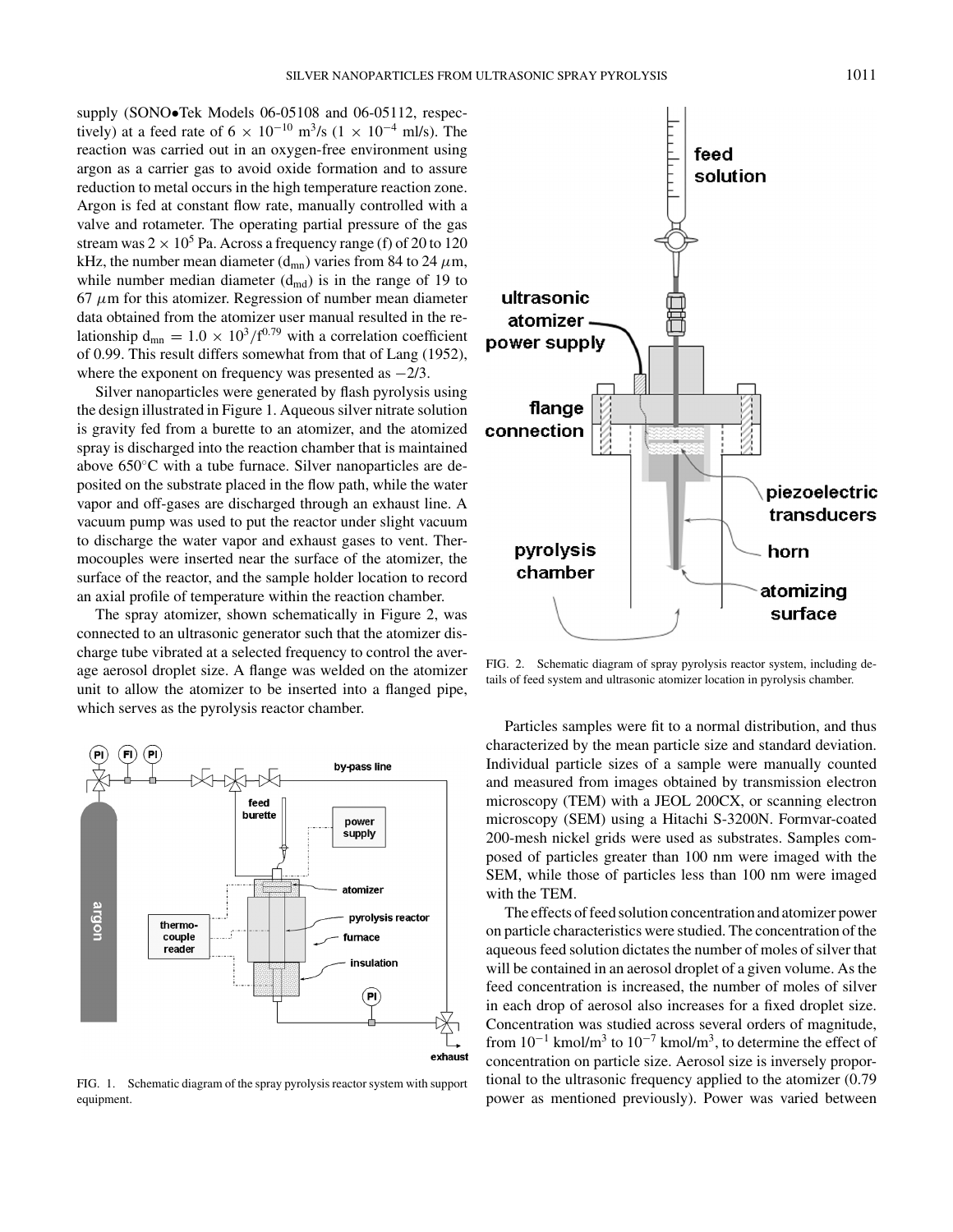4 W and 11 W (or a frequency range of approximately 50 to 100 kHz).

#### **3. RESULTS AND DISCUSSION**

Evaporation of solvent occurs rapidly in the reaction chamber due to the exposure of the high surface area aerosol to temperatures above the pyrolysis temperature and below the melting temperature of silver, resulting in the formation of a particle composed of the silver solute from each aerosol droplet. Samples of nanoparticles accumulated on substrates were characterized by fitting particle size data obtained manually from SEM and TEM images to a standard normal distribution. Figure 3 presents TEM images of silver nanoparticles of average particle size 27.6 nm in diameter. TEM images of the particle distributions were taken at various locations of the sample. Figure 4 presents an SEM image of a sample with an average particle size of 176.8 nm, prepared with a feed concentration of  $10^{-4}$  kmol/m<sup>3</sup>, ultrasound power of 4 W, at 800◦C. In this image, 51 particles were considered and counted.

The effect of solution concentration on the particle size was studied by varying the solution concentration while maintaining the furnace temperature at 800◦Cand the ultrasound power to the atomizer at 8 W. The results of this study in Figure 5 show the expected trend, as feed solution concentration is decreased, there is a corresponding decrease in the resultant particle size. The trend was linear on a semilog scale over the six orders of magnitude change in concentration that was studied.

The effect of the ultrasound power applied to the atomizer was studied at a pair of fixed conditions: (i) solution concentration of  $10^{-5}$  kmol/m<sup>3</sup> and a reactor temperature of 900 $^{\circ}$ C while



FIG. 4. SEM image of silver nanoparticles at  $5,000 \times$ . The sample was created using a solution concentration of  $10^{-4}$  kmol/m<sup>3</sup>, atomizer ultrasound power of 4 W, and a reactor temperature of 800◦C. The average particle diameter is 176 nm.

ultrasonic power was varied from 4 W to 14 W, and (ii) solution concentration of 0.1 kmol/m<sup>3</sup> and temperature of 800 $^{\circ}$ C, with ultrasonic power ranging from 4 W to 8 W. As power to the atomizer was increased, particle size decreased accordingly as seen in Figure 6.

Precursor concentration has no impact on aerosol droplet diameter, as the droplet size was dependent on the power supplied to the atomizer (though there may be a slight effect of concentration on physical properties that influence droplet size, such as surface tension and viscosity, the ultrasonic vibration of



FIG. 3. TEM images of a sample of silver nanoparticles at 150,000 × (left) and 80,000 × (right) magnification at of an average diameter of 27.6 nm. The sample was created using a solution concentration of  $10^{-7}$  kmol/m<sup>3</sup>, atomizer power of 8 W, and a reactor temperature of 800°C.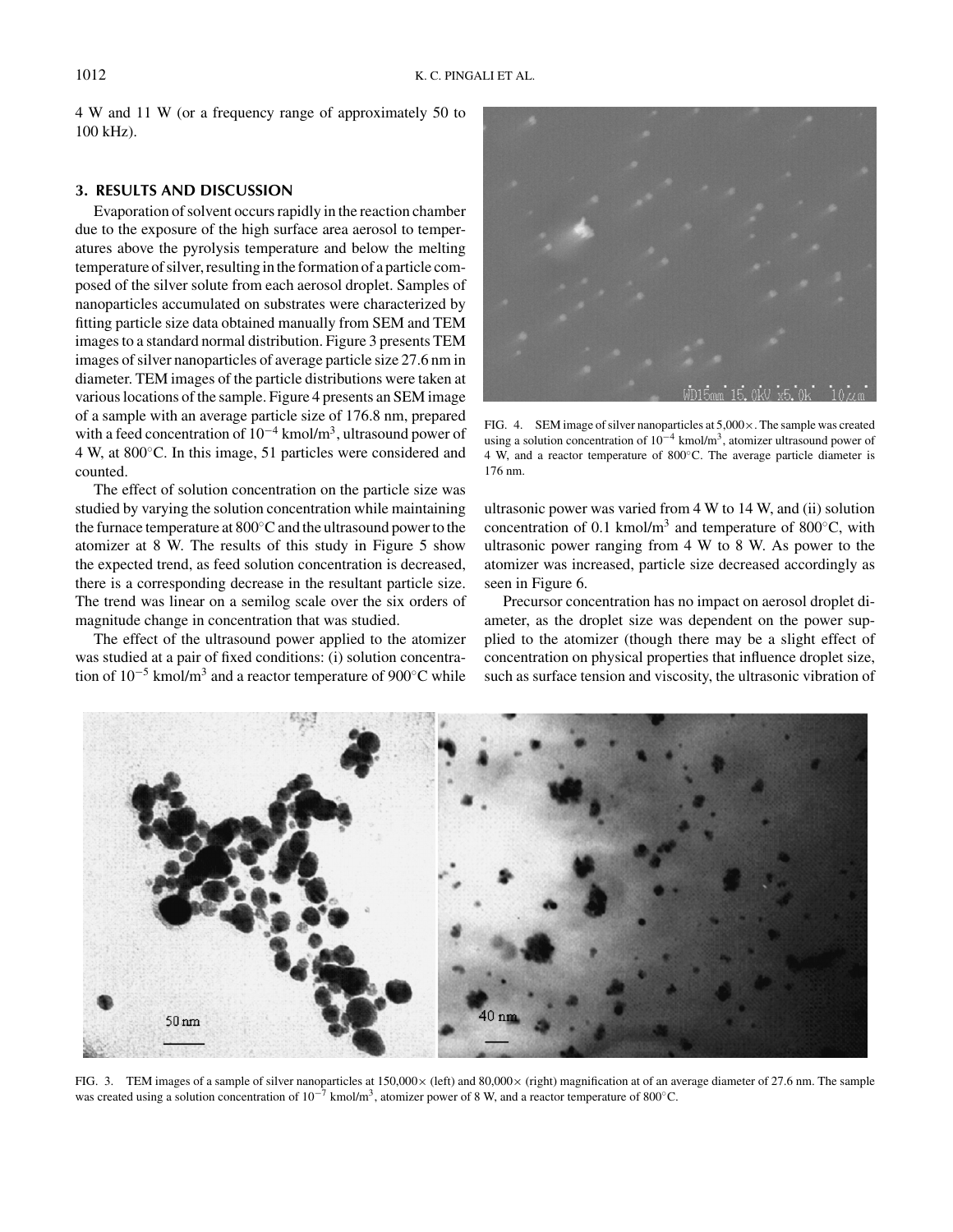

FIG. 5. Effect of solute feed concentration (silver nitrate) to the atomizer on the average particle size  $(\mu)$  at a fixed reactor temperature of 800°C and an atomizer power of 8 W. Error bars display one standard deviation  $(\sigma)$  about the mean.



FIG. 6. Effect of power input to the ultrasonic horn of the atomizer on the average particle size  $(\mu)$  at a reactor temperature of 800°C for a silver nitrate feed concentration of 10<sup>-5</sup> kmol/m<sup>3</sup>, and for a reactor temperature of 900°C for a silver nitrate feed concentration of 10<sup>-1</sup> kmol/m<sup>3</sup>. Error bars on the 10<sup>-5</sup> kmol/m<sup>3</sup> data display one standard deviation  $(\sigma)$  about the mean.